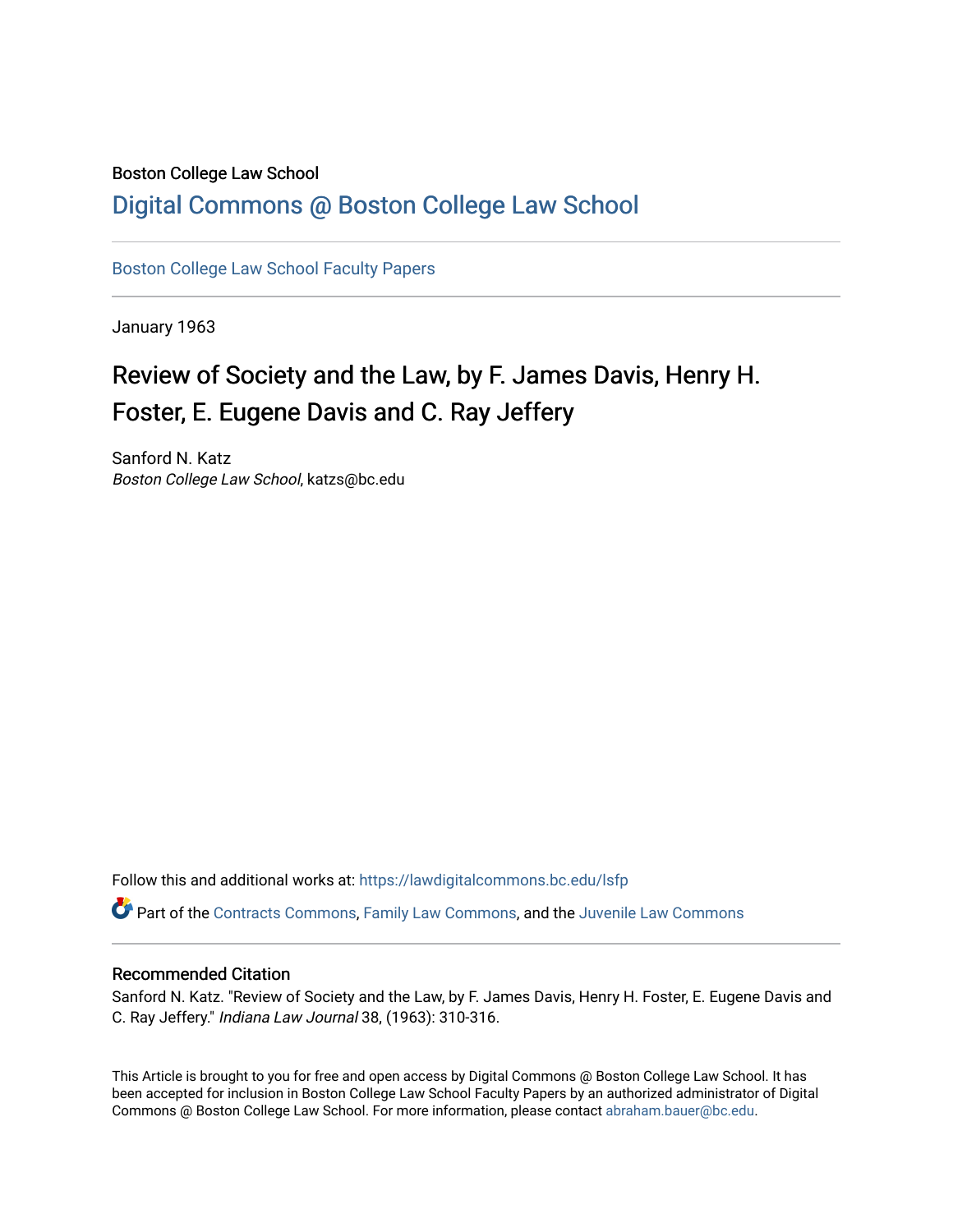SOCIETY AND THE LAW. By F. James Davis, Henry H. Foster, Jr., C. Ray Jeffery, and E. Eugene Davis. New York: The Free Press of Glencoe. 1962. Pp. vi, 488. \$6.95.

Two sociologists, a law professor, and a practicing attorney' have collaborated to write a book "to persuade the student of sociology that law is relevant to an understanding of society and the student of law that it is always pertinent to look at the social purposes and consequences of a legal rule."<sup>2</sup> The authors hoped that their work would be adopted as a text in a pre-legal course, or as a law school course, along with being useful to social scientists.

The book is divided into three sections: law and social organization, law and social change, and lawyers as a professional group. Each author has written a chapter in each section either alone, in collaboration with, or assisted by, one or two of the others.

In the first section, law and social organization, Professor Davis gives a survey of the history of the sociological approach to the study of law and notes the contributions made by American and European legal scholars. He is impressed with the legal realists, especially Llewellyn, and is careful to point out that legal realism is not a "school of thought."

2. P. 396.

**<sup>15.</sup>** See Hewitt, *The Prhtciple Factors Affecting Oil Marketing, Now and Tomorrow*, NATIONAL PETROLEUM NEWS, (Dec., 1959).

*<sup>†</sup>* Professor of Business Law, Indiana University.<br>1. F. James Davis is Head of the Department of Sociology at Hamline University; C. Ray Jeffery is Associate Professor of Sociology at Arizona State University; Henry H. Foster is Professor of Law at New York University School of Law; E. Eugene Davis is a practicing attorney in Des Moines, Iowa.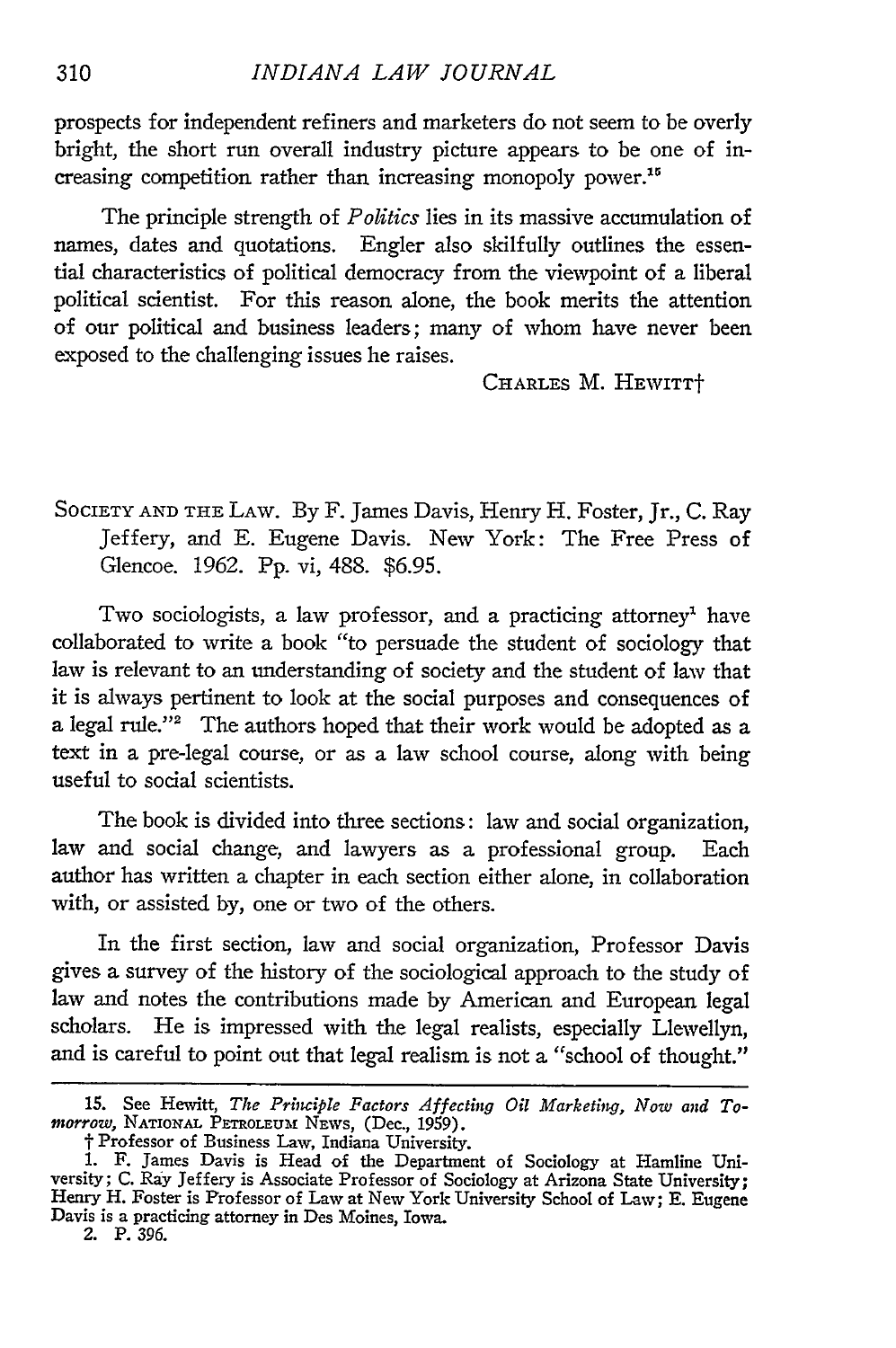Llewellyn would have liked this as he abhorred labelling the realists.' To him legal realism was a way of looking at things. It was a methodology.<sup>4</sup>

In his chapter on law as a type of social control, Professor Davis tells us that law is one means of accomplishing the process of social control. He enlarges on what is sometimes regarded as the traditional definition of law-rules interpreted and enforceable by the courts of a political community. Included in Davis' definition are the agencies and procedures by which the rules are created, applied and enforced. "Law," he says, "is a formal social control because it utilizes explicit rules of conduct, planned sanctions and designated specialists."<sup>5</sup>

In the section about lawyers as a professional group, Professor Jeffery sketches the history of the profession in the United States and in England and the status of the profession in this country and abroad. He presents statistics on the number of lawyers in the United States, informs us how and where they practice, what they earn and the various roles they are asked to play in our society.

In the chapter on legal education, Professor Foster recreates the controversy over the adoption of the case method in law teaching. He relates what Harvard, Yale, Columbia, Chicago and Michigan have done and are doing to present a less traditional program for the study of law.

The section on law and social change is the most provocative part of the book. It begins with Professors Davis' and Foster's description of the judicial process, the meaning of the adversary system and a discussion of legal reasoning. Davis describes legal structures in the United States, discusses the controversy over the value of the jury system, the problems of court congestion and judicial selection and tenure.

In the chapter on public law and social change, Professor Foster gives an account of the segregation problem in the context of law and social change. He shows how law and other institutions in our society are involved and must be utilized to implement the Supreme Court's decision in the "School Segregation Cases."<sup>6</sup> "In the final analysis," writes Foster, "law with its coercive sanction and its institutional limitations cannot by itself eliminate discrimination in areas where there is unity of opposition rather than a substantial division of opinion and a recognition of values other than white supremacy."' Legal procedures are not in themselves always the sole avenue to take in resolving this

<sup>3.</sup> Llewellyn, Some Realism About Realism-Responding to Dean Pound, 44 HARV. L. REV. **1222, 1233** (1931).

<sup>4.</sup> LLEWELLYN, THE COMMON LAW TRADITION-DECIDING APPEALS 509 (1960)

**<sup>5.</sup>** P. **60.**

<sup>6.</sup> 347 U.S. 483 (1954).

**<sup>7.</sup>** P. **189.**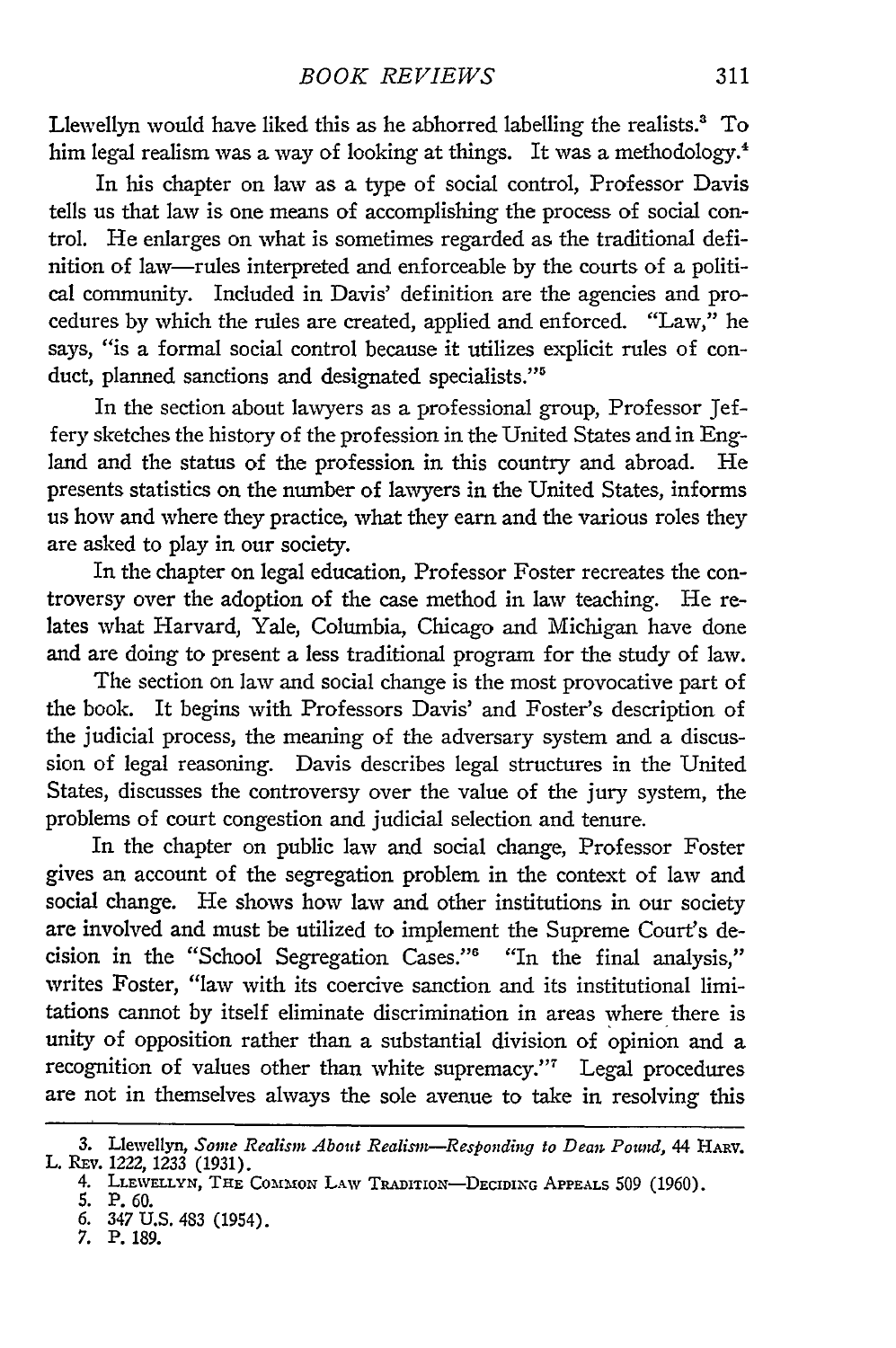#### *INDIANA LAW JOURNAL*

problem. "Legal procedure lends itself to dilatory tactics, is costly, and, due to public trials, may occasion recrimination. . **.** . Damage suits may be expensive, and again the jury may be unsympathetic to a Negro plaintiff."<sup>8</sup> In contrast, administrative implementation of civil rights offers a better prospect for effective legal action by eliminating many of the cumbersome procedures of a court trial. An appeal to the courts may be taken from an agency decision, thus preserving constitutional protections. Professor Foster realizes that both administrative and court decisions might be defied. Nevertheless, he cautions agains the use of troops or marshals to enforce the law because he feels it tends to increase hostility and resentment. While one can appreciate this caveat, completely convincing alternatives to the sanction of force in support of law are not offered.

Professor Foster's reliance is on social movement to help implement court decisions. He wisely calls for a continuation of the really significant "Crusade" that we are seeing in our time-that of Dr. Martin Luther King and organizations like CORE-in effectuating the complete breakdown of the old segregated order. In one of the concluding paragraphs to this chapter, Foster writes:

It may not be an exaggeration to say that desegregation is the most important and difficult social experiment ever undertaken by our government, that our democratic society will be imperiled if it fails, and that our future as,a nation and a world power depends upon its successful conclusion. For the solution of the myriad problems incident to this social change, lawyers and social scientists will be needed to combine their skills and insights. Never before has there been such an opportunity to study, test, and apply the principles and knowledge of sociology and psychology, and never have law-trained men had such an urgent need for research and help from other disciplines.<sup>9</sup>

Here is one place where the noble objectives of the book become meaningful and useful.

There is much about which to argue in the chapter on criminal justice and social change. Professor Jeffery is concerned with the emphasis placed on psychiatry and the social services in the criminal law field. He states, "The advocates of the psychiatric approach want therapy in place of punishment, mental hospitals in place of prisons; inmates are regarded

**<sup>8.</sup>** P. **188.**

**<sup>9.</sup> P. 189.**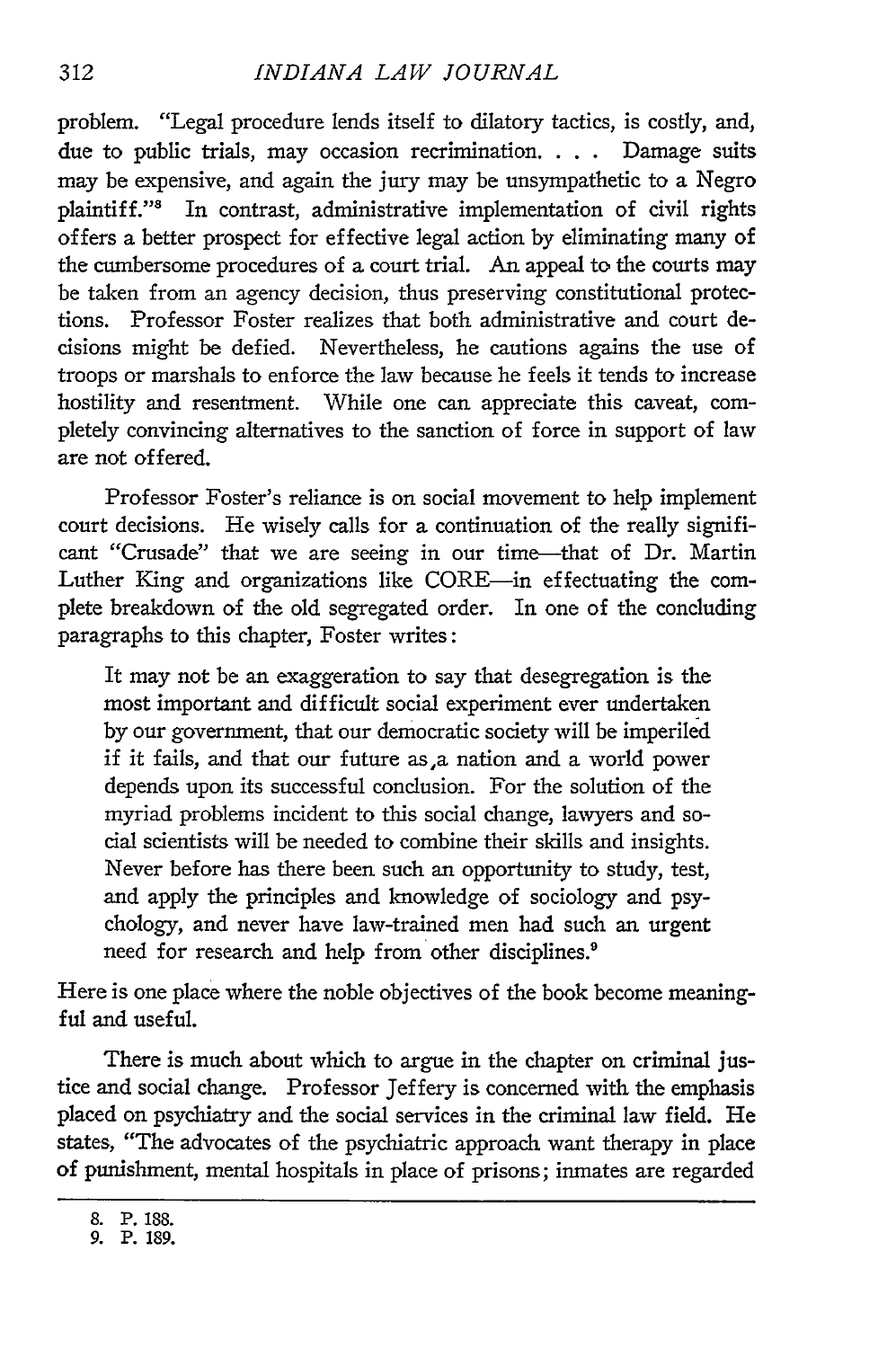as sick people, and crime is a social illness."'" Jeffery criticizes the psychiatric approach in three ways: there is no evidence that mental disease causes criminal behavior; there is no evidence that psychiatry can reform criminals or non-criminals; there is no evidence that psychiatry is a science. He attacks psychiatrists for ignoring their critics, for ignoring the fact that "crime is a social reaction to behavior, just as therapy is a social reaction to behavior,"<sup>11</sup> for assuming that "the only objective of criminal law is to rehabilitate criminals," $12$  for ignoring the social aspects of punishment, for ignoring the fact that man is a social animal who must meet the demands of society, and, most of all, for trying to take over criminal law.

"The insanity plea is the most overrated and most over-discussed issue in criminal law. More has been written on it than any other aspect of law, yet in practice it is of minor importance," writes Jeffery." He believes that if capital punishment were eliminated, there would be comparatively few cases involving insanity pleas. Jeffery thinks that the psychiatrist's testimony should be relevant in sentencing, not in the determination of guilt. He feels that psychiatrists assume that the guilt of a defendant is not important; they want to testify as to how the case ought to be disposed of. Psychiatrists want "the defendant to go to a mental hospital rather than an electric chair."<sup>14</sup>

These latter statements seem unsophisticated and unenlightened, especially from a sociology professor. With the number of mentally ill in this country, the over-crowded conditions in mental hospitals, understaffed mental health clinics and the dearth of psychiatrists, it seems highly dubious whether all psychiatrists, or for that matter, many psychiatrists, are preoccupied with criminal law. There is evidence that they are, in fact, reluctant to become involved with criminal trials.<sup>15</sup> Psychiatrists are, for the most part, independent thinkers and while some doubt the deterrent effect of punishment,<sup>16</sup> there are some distinguished psychiatrists who have recognized the important social function of pun-

**<sup>10.</sup>** P. 290.

<sup>11.</sup> P. 296.

<sup>12.</sup> P. 296. 13. P. 297.

<sup>14.</sup> P. 298.

**<sup>15.</sup>** See, e.g., Salzman, *Psychiatric Interviews as Evidence: The Role of the Psychiatrist in Court-Some Suggestions and Case Histories,* **30** GEo. WASH. L. **REV. 853 (1962).**

<sup>16.</sup> See, e.g., Schmideberg, Offender's Attitude to Punishment, 51 J. CRIM. L., C. & P.S. 328 (1960).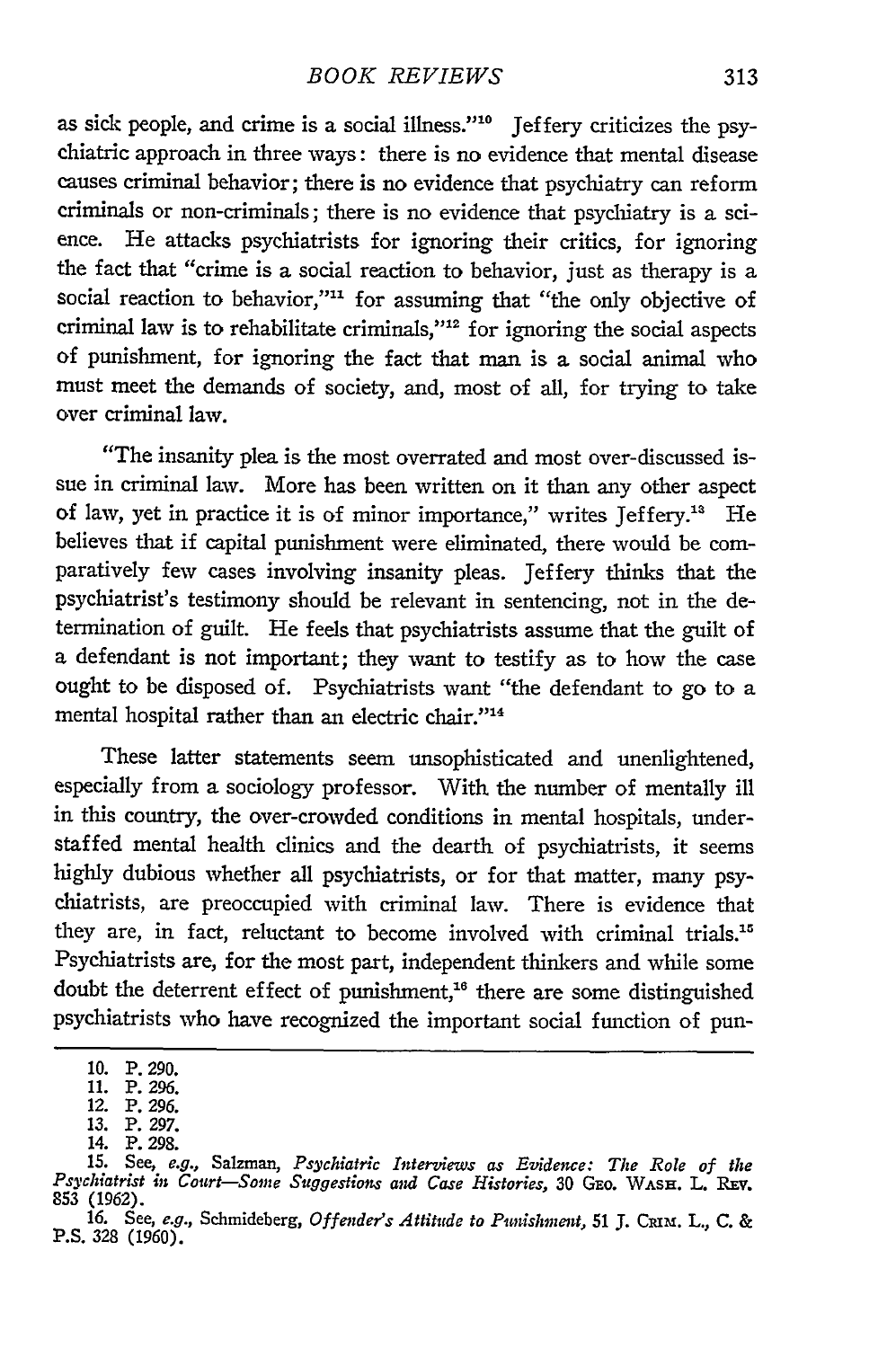ishment and explicitly state that psychiatry cannot take the place of justice.<sup>17</sup>

Perhaps it is a sign of our times that thoughtful persons have concerned themselves with investigating the bridge between psychiatry and the law and have written a good deal about the field. That the insanity plea is the subject matter of many law review articles is hardly a matter for scorn. One need only read recent opinions involving the insanity defense to realize that many of these scholarly articles have had significant impact on the judges.<sup>18</sup>

Jeffery has equally severe remarks for social workers. He believes social work concepts have had a great influence on the juvenile court movement and regrets this. "Whenever social services are rendered by means of criminal law, procedural safeguards protesting the rights of individuals are ignored or slighted." $19$  As a statement, this may be true. However, whether the statement applies to juvenile courts generally is a totally different matter. Jeffery does not point out the important distinction between the function of the judge in a juvenile court and the social service staff. The judge is a decision-maker; the social worker carries out an entirely different function. Generally, a social worker (other than a probation officer who may or may not be a social worker) in juvenile court proceedings provides casework or counseling services to the juvenile offender as well as helps the judge understand the offender and recommends a disposition fitted to the offender's specific needs.<sup>21</sup>

There are many juvenile courts in the United States. Some jurisdictions have separate courts and separate judges for juveniles, some include juvenile matters in family law courts, some provide for probate, circuit, county or municipal court judges to sit as juvenile court judges.<sup>21</sup> It is

<sup>17.</sup> De. Melitta Schmideberg, President of the Association for the Psychiatric Treatment of Offenders, has written:

Punishment is a necessary tool of justice and the community's expression of censure. Each trial not only asserts that a particular offender is guilty, but reasserts that the particular act is wrong in the strongest terms of disapproval the community has at its disposal. Thus, it not only deters, but educates and socializes. Psychiatry can only adjust the offender to existing laws and social mores; it cannot create anything to take the place of such laws. Psychiatrists should not have the powers rightfully belonging to the courts-passing on a person's guilt or innocence and deciding the length of an offender's incarceration.

Schmideberg, *The Promise of Psychiatry: Hopes of Disillusionment,* 57 Nw. L. REv. 19,27 (1962).

<sup>18.</sup> See, *e.g.,* Mr. Justice Clark's dissenting opinion in Lynch v. Overholser, **82 S.** Ct. 1063, 1072-77 (1962) ; United States v. Currens, 290 F.2d 751 (3d Cir. 1961).

<sup>19.</sup> P. 289.

<sup>20.</sup> Silverman, *Lawyers and Social Workers in Juvenile Proceedings, 6* CRIME & **DELiNQuENcY 262** (1960). 21. Hearings Before a Subcommittee of the Senate Committee of the Judiciary,

<sup>86</sup>th Cong., **2d** Sess. 1414 (1960).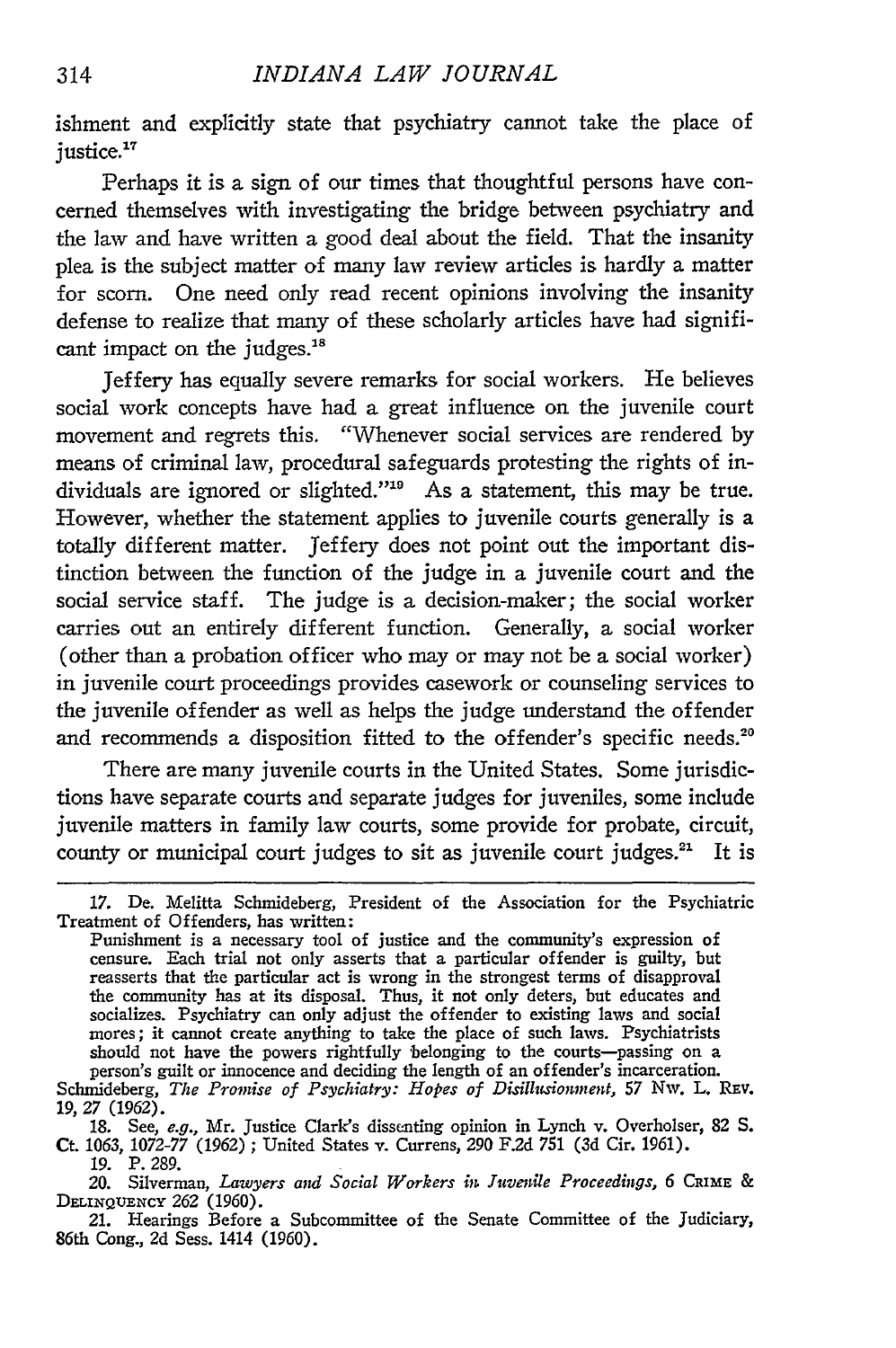difficult to generalize about juvenile courts and certainly much too sweeping to write: "Because the juvenile court is both a legal agency and a social work agency, these two functions are often confused . . . The court procedure is viewed as a welfare procedure rather than a criminal trial. As a result, the juvenile is denied certain basic rights available to adults."<sup>22</sup> There is some evidence of social agencies having a less than healthy influence on juvenile courts.<sup>23</sup> In some jurisdictions, the juvenile court judge has no control over probation and parole officers who are appointed by welfare agencies. In one state the welfare commissioner appoints juvenile court judges. However, the Juvenile Court in the District of Columbia, for example, cannot be said to use welfare procedures. And, one need only read some of the United States Senate hearings on juvenile delinquency to learn that this court is not alone in this respect.<sup>24</sup>

One of the major problems in juvenile courts today is determining whether those brought before it are sufficiently protected in their constitutional rights. On the one hand there must be a continuation of the underlying philosophy of the court-----that of treating the youngsters as juvenile offenders, not criminals, impressing upon them the fact that they have been involved in anti-social behavior and, if necessary, providing them with social services so that they will be able to develop as healthy adults. On the other hand, the child brought before the court should be apprised of a particular breach of conduct; should be able to confront his accuser, and generally, in keeping with the philosophy of the court, be afforded the protection of the Constitution. Jeffery does not discuss this vital problem in any depth. This is unfortunate because it is precisely in this area where there is so much misunderstanding on the part of social scientists and lawyers.

Professor Foster in his chapter on family law in a changing society thinks social workers have played and can play a most useful role in the family law field. Foster has in mind the tremendous work being done by social workers in family law courts. With their specialized knowledge in understanding human relationships, social workers are called upon to assist in marriage and divorce problems.

Professor Foster questions the concept of fault which has permeated our divorce laws. The grounds for divorce, as well as the defenses to divorce, are based on this concept. The "innocent and injured spouse"

**<sup>22.</sup> P. 289.**

<sup>23.</sup> Hearings, *op. cit.* supra note 11, at 1411-12.

<sup>24.</sup> Hearings, *op. cit. supra* note **11,** at 1419-23; Hearings Before a Cubcommittee of the Senate Committee of the Judiciary, 86th Cong., 1st Sess. 1163-71 (1960) ; Hearings<br>Before a Subcommittee of the Senate Committee of the Judiciary, 86th Cong., 1st Sess. **1002-13 (1959).**